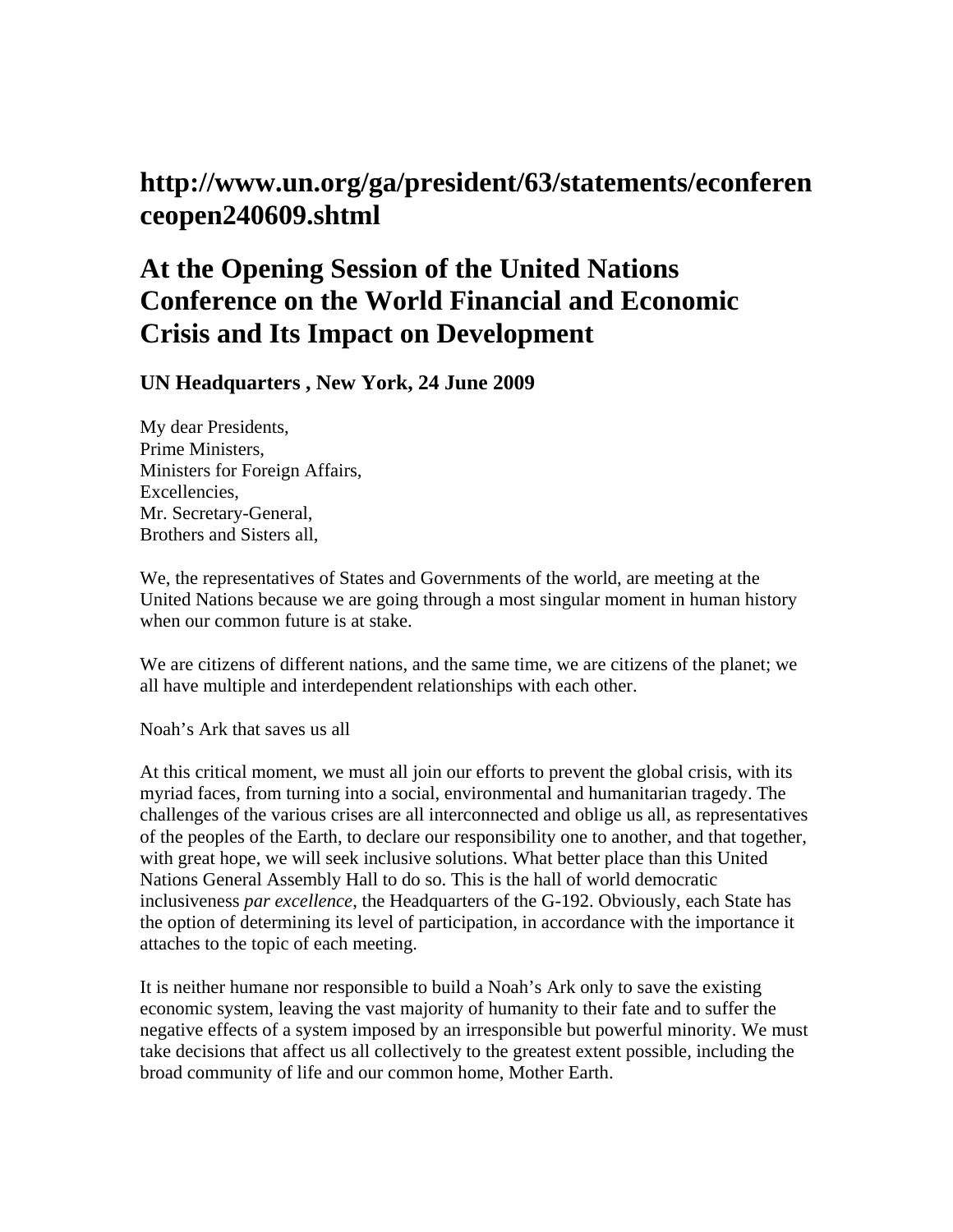## Overcoming the past and building the future

First of all, we must overcome an oppressive past and forge a hopeful future. It must be acknowledged that the current economic and financial crisis is the end result of an egoistical and irresponsible way of living, producing, consuming and establishing relationships among ourselves and with nature that involved systematic aggression against Earth and its ecosystems and a profound social imbalance, an analytical expression that masked a perverse global social injustice. In my opinion, we have reached the final frontier. We seem to have reached the end of the road travelled thus far, and if we continue along this way, we could arrive at the same destiny which has already befallen the dinosaurs.

Therefore, controls and corrections of the existing model, while undoubtedly necessary, are insufficient in the medium and long term. Their inherent ability to address the global crisis has proven to be weak. Stopping at controls and corrections of the model would demonstrate a cruel lack of social sensitivity, imagination and commitment to the establishment of a just and lasting peace. Egotism and greed cannot be corrected. They must be replaced by solidarity, which obviously implies radical change. If what we really want is a stable and lasting peace, it must be absolutely clear that we must go beyond controls and corrections of the existing model to create something that strives towards a new paradigm of social coexistence.

From this perspective, it is essential to seek what the Earth Charter calls "**a sustainable way of life**". This implies a shared vision of the values and principles promoting a particular way of inhabiting this world that guarantees the well-being of present and future generations. As great as the danger we all face from the convergence of these various problems is, the opportunity for salvation that the global crisis is helping us or forcing us to discover is even greater.

We have built a globalized economy. Now is the time to create globalized policy and ethics based on the many cultural experiences and traditions of our peoples.

Mother Earth and global ethics

A new ethic assumes a new way of seeing. In other words, a different vision of the world also creates a different ethic, a new way for us to relate.

The viewpoint that comes to us from the so-called earth sciences, that the Earth is contained within a vast, complex and evolving cosmos, must be incorporated. This Mother Earth, the term approved by the General Assembly this past 22 April, is alive. Mother Earth regulates herself, maintaining the subtle equilibrium among the physical, chemical and biological in such a way that life is always favoured. She produces a unique community of life from which the community of human life — humanity — emerged, as the aware and intelligent part of the Earth herself.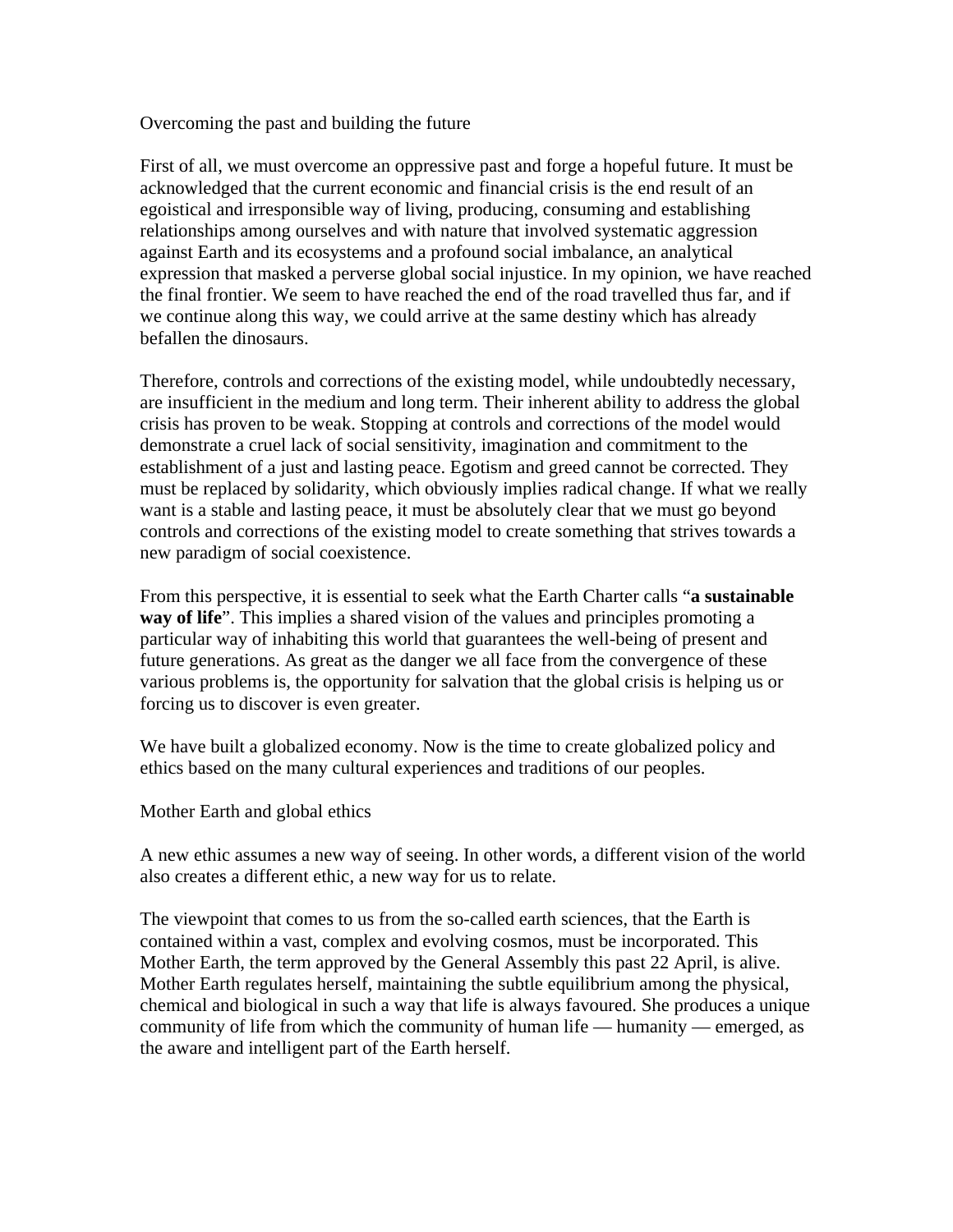This contemporary concept agrees with the ancestral vision of humanity and of the indigenous peoples for whom the Earth always was and is venerated as Mother, Magna Mater, Inana, Tonantzín, as the Náhuatl of my country, Nicaragua, call it, or Pacha Mama, as the Aymaras in Bolivia name it.

There is a growing awareness that we are all sons and daughters of Earth and that we belong to her. As President Evo Morales has reminded us many times, she can live without us, but we cannot live without her.

Our mission as human beings is to be the guardians and caretakers of the vitality and integrity of Mother Earth. Unfortunately, because of our excessive consumption and wastefulness, Earth has exceeded by 40 per cent her capacity to replace the goods and services she generously offers us.

This vision of the living Earth is attested to by the astronauts who, from their spacecraft, acknowledged in wonder that Earth and humanity constituted a single reality. They were experiencing what is known as the "overview effect", the perception that we are so united with the Earth that we ourselves are the Earth: the Earth that feels, thinks, loves and worships.

This perspective gives rise to respect, veneration and a sense of responsibility and care for our common home, attitudes that are extremely urgent in the face of the current general degradation of nature.

From this new perspective a new ethic is born. A new way for us to relate with all those who live in our human abode and with the nature that surrounds us. Today, ethics are either global or they are not ethics.

Axioms of an ethics of the common good

The first affirmation of this global ethic consists in declaring and safeguarding the common good of the Earth and humanity. We will start with the assumption that the community of peoples is simultaneously a community of common goods. These cannot be appropriated privately by anyone and must serve the life of all in present and future generations and the community of other living beings.

The common good of humanity and the Earth is characterized by **universality** and **freedom**. That is to say, all persons, peoples and the community of life must be universally involved. No one and nothing can be excluded from this global common good. Furthermore, by its nature, it is freely offered to all and therefore, cannot be bought or sold nor be an object of competition. Moreover, it must be continuously available to all, otherwise the common good would no longer be common.

What are the fundamental goods that constitute the common good of humanity and the Earth? The first is undoubtedly the **Earth** itself. Who does the Earth belong to? The Earth belongs, not to the powerful who appropriate its goods and services, but to all the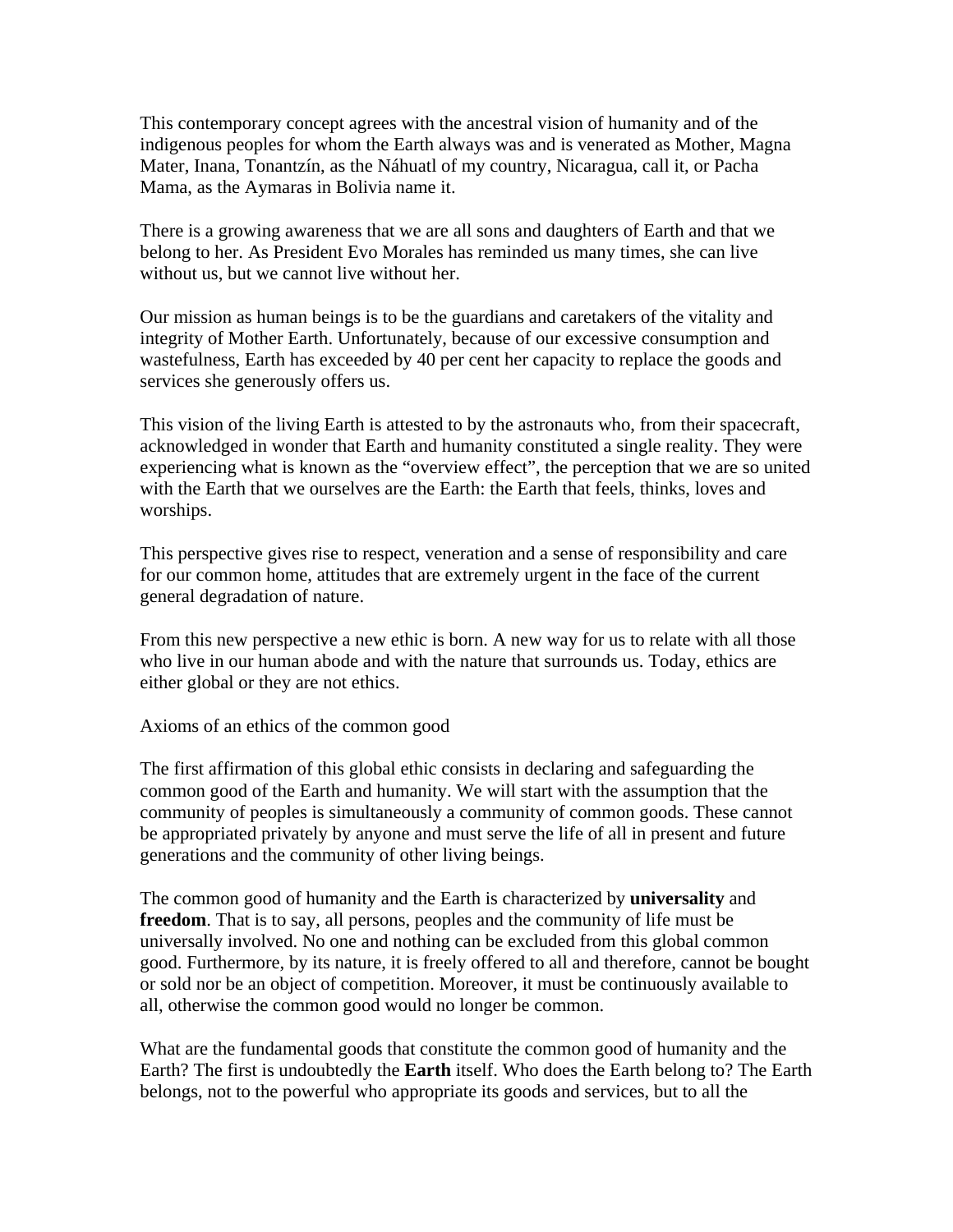ecosystems that make up the whole. It is a gift of the universe that arose out of our Milky Way from an ancestral sun which disappeared long ago which was at the origin of our sun around which the Earth revolves as one of its planets. By virtue of the fact that it is alive and generated all living beings, it has dignity (dignitas Terra). This dignity demands respect and veneration and endows it with rights: the right to be cared for, protected and maintained in a condition where it is able to continue producing and reproducing lives.

We still need to recognize that the globalized means of production, in their industrial voracity, have in large measure devastated the Earth and thus have also damaged the common good of Earth and humanity. We must urgently seek other paths that are more humane and more favourable towards life: the paths of justice and solidarity which lead to peace and happiness.

Next we have the Earth's biosphere as the common heritage of all life, with humanity as its guardian. It belongs to the common good of humanity and the Earth, as stated at the 1972 United Nations Conference on the Human Environment: "the natural resources of the earth, including the air, water, land flora and fauna and especially representative samples of natural ecosystems".

Water, oceans and forests in particular belong to the common good of humanity and the Earth. Water is a natural resource that is common, essential and for which there is no substitute, and all have the right of access to it independent of the costs involved in its collection, storage, purification and distribution, which will be borne by governments and society. Therefore, the eagerness to privatize it and turn it into merchandise that can bring in plenty of money is of great concern to us. Water is life, and life is sacred and should not be traded. This Assembly wishes to support efforts to conclude an International Water Covenant for collective management that will guarantee this vital resource to all.

The same can be said of forests, especially tropical and sub-tropical forests, where the greatest biodiversity and humidity necessary to Earth's vitality are concentrated. The forests prevent climate change from making life on the planet impossible by capturing major amounts of carbon dioxide. Without forests there would be no life and no biodiversity. The oceans serve as the great repository of life, regulate the climate and balance the physical and chemical base of the Earth. Forests and oceans pose questions of life, not just the environment.

The Earth's climates belong to the common good of humanity and the Earth. General Assembly resolution 43/53 of 6 December 1988 on "Protection of global climate for present and future generations of mankind" recognizes that climates are a common concern of mankind since "climate is an essential condition which sustains life on earth". The Intergovernmental Panel on Climate Change, best known by its English acronym IPCC, believes that "climate change affects humanity as a whole and should be confronted within a global framework of shared responsibility".

But the greatest common good of humanity and the Earth is humanity as a whole. It has supreme intrinsic value and represents an end in itself. It is part of the kingdom of life,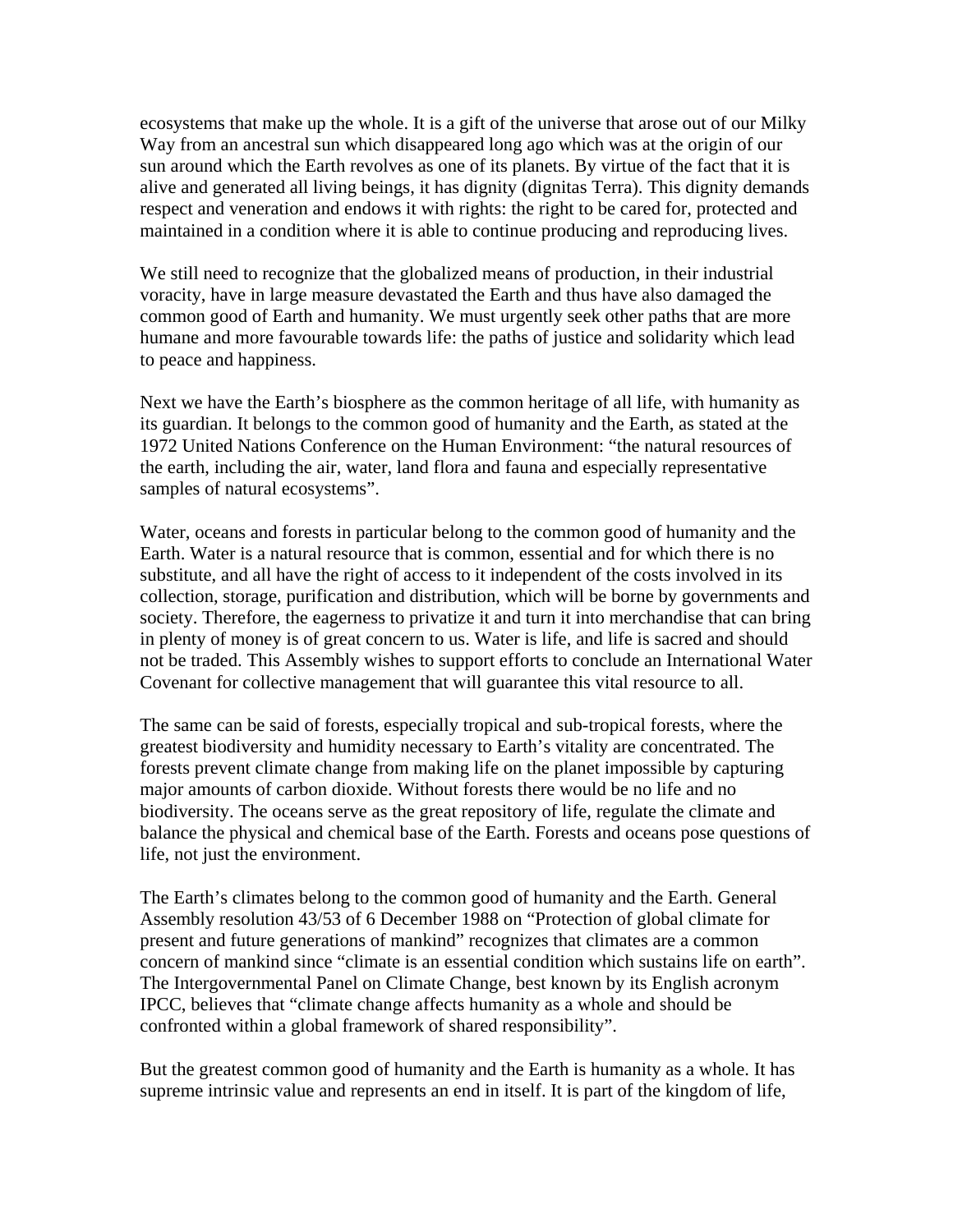highly complex, capable of consciousness, sensitivity, intelligence, creative imagination, love and openness to All. In all cultures the clear perception exists that humanity bears an inviolable dignity. Those who wage war and build instruments of death that can eliminate human life from the face of the Earth and severely damage the biosphere are committing crimes against humanity.

Therefore, my dear brothers and sisters, we must wait no longer. We must proceed without delay to the complete abolition of nuclear weapons, not simply their reduction or non-proliferation. A standard of zero tolerance for nuclear weapons must be established urgently and decisions in this area can no longer be deferred. We are living at a propitious time for this and we must not fail to take advantage of it. Neither can the world continue to tolerate the obscenity of ever more astronomical arms spending while offering absurdly low amounts to lift half of humanity from inexcusable levels of poverty that, furthermore, are a time bomb against all societies. Violence creates violence, and keeping people hungry and at sub-human levels of existence is the worst form of violence.

## Strategies for overcoming the crisis

At this time in history, with the global crisis and for the sake of the common good of the Earth and humanity, we must take collective short- and medium-term action to keep society functioning on the one hand, and to set a foundation for new forms of sustainable living on the other. Five essential elements could give coherence to new initiatives that seek to construct alternatives and to guide the many practices that will be discussed over the next few days in the General Assembly.

First: the responsible and **sustainable use** of limited natural resources. This means moving beyond exploitation and strengthening a relationship of respect and synergy with nature.

Second: putting the **economy** back in its proper place in society as a whole by abandoning the reductionist vision which had made it the main focus of human coexistence. The economy should respect values but not be a source of values; it should be seen as the activity that lays the foundation for the physical, cultural and spiritual life of all human beings on the planet, while respecting social and environmental norms.

Third: to spread **democracy** to all social relations and institutions. It should not only be applied and strengthened in the political arena, with a new definition of the State and of international organizations, but also extended to the spheres of economics, culture and the relationship between men and women so that it becomes a universal value and democracy is permanent.

Fourth: to build a **minimum** *ethos* on the basis of multicultural exchange and the philosophical and religious traditions of peoples, so that they can participate in defining the common good of humanity and the Earth and in developing new values.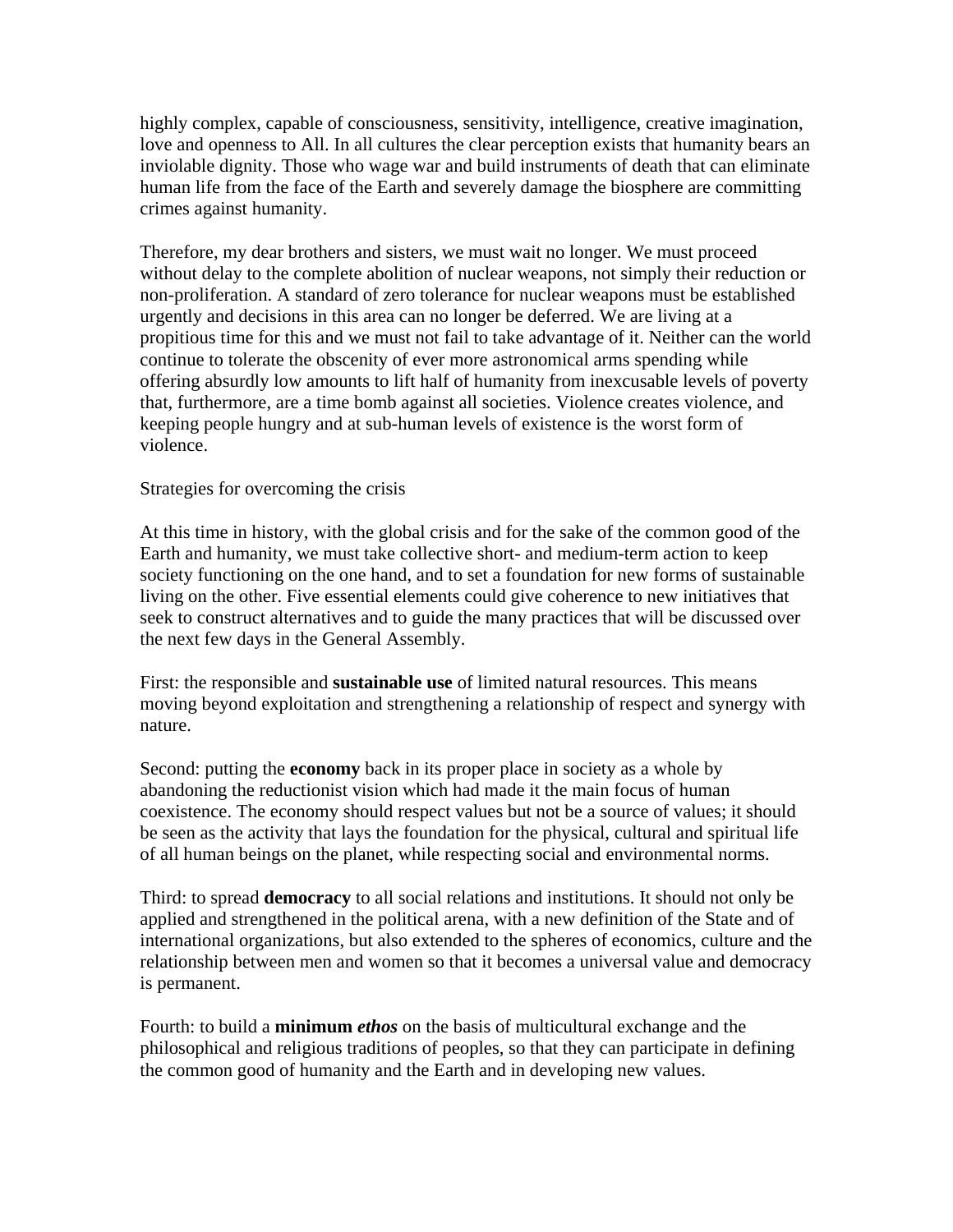Fifth: to strengthen a **spiritual vision** of the world that does justice to man's search for a transcendent meaning of life, of the creative work of human beings and of our brief appearance on this small planet.

Personal, social and planetary well-being can only be achieved if these five essential elements are made real. This is made possible by an economy that makes sufficient and decent provision for the whole community, where human beings live in harmony with each other, with nature and with the Whole of which we are a part.

These are the foundations for a **biocivilization** which gives a central role to life, the Earth and humanity, whose citizens are sons and daughters of joy rather than of need.

Four fundamental ethical principles

All these challenges cannot be adequately addressed unless we change our minds and our hearts and create space for the emergence and development of other essential aspects of the human being. The exclusive and excessive use of instrumental analytical reasoning in modern times has made us deaf to the call of the Earth and insensitive to the cries of the oppressed who constitute the vast majority of humanity. In the innermost part of our human nature we are beings of love, solidarity, compassion and sharing. This is why we must enhance our analytical reasoning with sensitive, emotional and heartfelt reasoning, which is the source of the values mentioned.

The common good of humanity and the Earth is a dynamic reality that is constantly evolving. Four ethical principles are important for keeping it alive and open to further development.

The first ethical principle is **respect**. Every being has intrinsic value and can serve the good of humanity if guided not by purely utilitarian ethics, such as those which predominate in the current socioeconomic system, but rather by a feeling of mutual belonging, responsibility and conservation of existence.

The second is **care**. Care implies a non-aggressive attitude to reality, a loving attitude which repairs past harm and avoids future harm and, at the same time, extends into all areas of individual and social human activity. If there had been sufficient care, the current financial and economic crisis would not have occurred. Care is intrinsically linked to maintaining life, because when there is no care, life weakens and disappears.

The oriental expression of care is **compassion**, which is so needed these days when much of humanity and the Earth itself are being battered and crucified in a sea of sufferings. In a market society which is driven more by competition than cooperation, there is a cruel lack of compassion towards all suffering beings in society and in nature.

The third principle is collective **responsibility**. We are all dependent on the environment and interdependent. Our actions can be beneficial or harmful for life and for the common good of the Earth and humanity. The many crises now occurring are largely the result of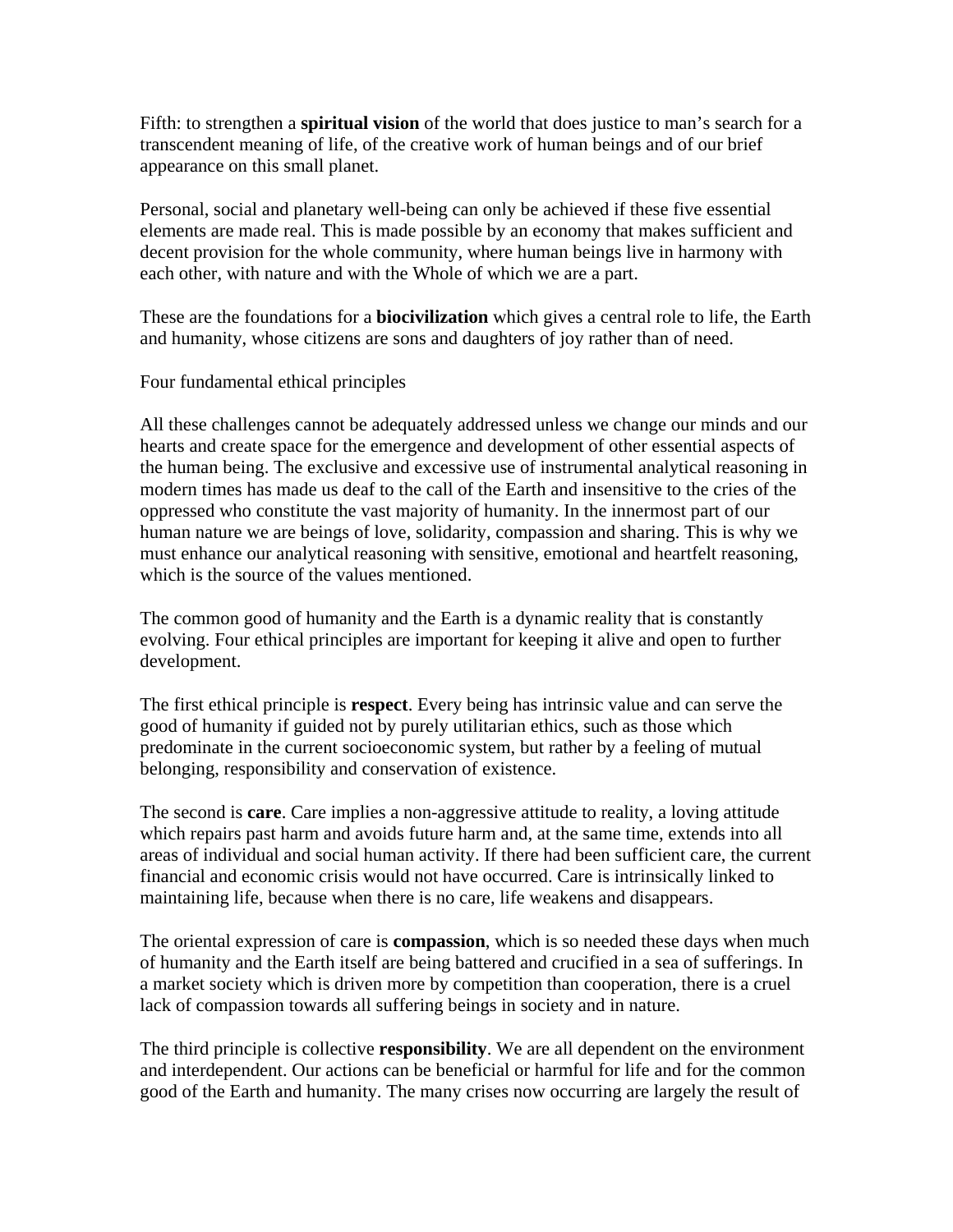a lack of responsibility in our collective projects and practices which has led to a global imbalance in markets and in the Earth system.

The fourth principle is **cooperation**. If we do not all cooperate, we are not going to emerge stronger from the current crises. Cooperation is so essential that in the past it enabled our anthropoid ancestors to make the jump from animality to humanity. When they had food, they did not eat individually but brought everything to share with everyone in the group in cooperation and solidarity. What was essential in the past is still essential in the present.

Lastly, there is a belief which pertains to the common good of humanity, a belief that comes from spiritual traditions and is affirmed by contemporary cosmologists and astrophysicists, that behind the whole universe, every being, every person, every event and even our current crisis, there is a fundamental energy at work, mysterious and ineffable, which is also known as the nurturing source of all being. We are sure that this nameless energy will also act in this time of chaos to help us and empower us to overcome selfishness and take the action needed so there is no catastrophe, but an opportunity for creating and generating new forms of coexistence, innovative economic models and a higher sense of living and living together.

Conclusion: this is not a tragedy but a crisis

In conclusion, I would like to place on record my deep conviction that the current scenario is not a tragedy but a crisis. Tragedy has a bad outcome, with an Earth that is damaged, but can continue without us. Crisis purifies us and forces us to grow and find ways to survive that are acceptable for the whole community of life, human beings and the Earth. The pain we now feel is not the death rattle of a dying man but the pain of a new birth. So far we have fully exploited material capital, which is finite, and now we have to work with spiritual capital, which is infinite, because we have an infinite capacity to love, to live together as brothers and to penetrate the mysteries of the universe and the human heart.

As we all have our origin in the heart of the great red stars where the elements that form us were forged, it is clear that we were born to shine our light and not to suffer. And we will shine our light again — that is my strong expectation — in a planetary civilization which is more respectful of Mother Earth, more inclusive of all people and with more solidarity with the poorest, which is more spiritual and full of reverence for the splendour of the universe and which is much happier.

With these words, our discussions at this very important Conference on the world financial and economic crisis have begun. In providing a context for these issues, I wish to emphasize that we will have to set aside all selfish attitudes if we are to take advantage of the opportunities that the current crisis offers. Such attitudes only seek to preserve a system which seems to benefit a minority and clearly has disastrous consequences for the vast majority of the inhabitants of the planet. We must arm ourselves with SOLIDARITY